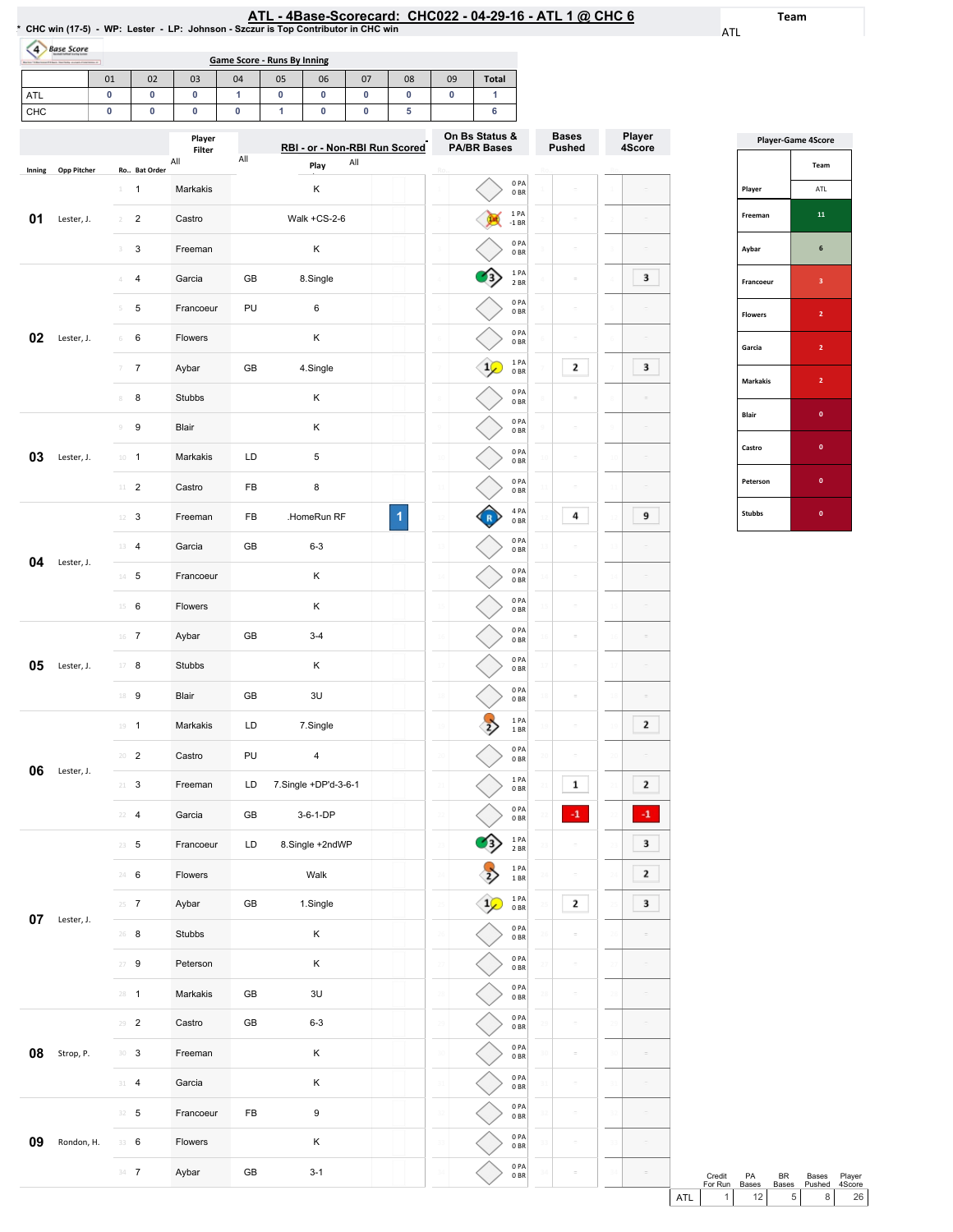# EHC - 4Base-Scorecard: CHC022 - 04-29-16 - ATL 1 @ CHC 6 \* cHC win (17-5) - WP: Lester - LP: Johnson - Szczur is Top Contributor in CHC win

| ATL<br>CHC | 0<br>0 | $\pmb{0}$<br>$\pmb{0}$  | 0<br>0    | 1<br>$\pmb{0}$ | 0<br>$\mathbf{1}$ | 0<br>0                        | $\pmb{0}$<br>$\pmb{0}$ | 0<br>${\bf 5}$          | 0 | $\mathbf{1}$<br>6    |               |        |
|------------|--------|-------------------------|-----------|----------------|-------------------|-------------------------------|------------------------|-------------------------|---|----------------------|---------------|--------|
|            |        |                         |           |                |                   |                               |                        |                         |   | On Bs Status &       | <b>Bases</b>  | Player |
|            |        |                         |           |                |                   | RBI - or - Non-RBI Run Scored |                        |                         |   | <b>PA/BR Bases</b>   | <b>Pushed</b> | 4Score |
|            |        | $\mathbf{1}$            | Fowler    |                |                   | Walk +FO'd-4-6                |                        |                         |   |                      |               |        |
|            |        | $\overline{2}$          | Heyward   | GB             |                   | 4-6-FO                        |                        | 0                       |   | Đ                    | $\cdot$ 1     |        |
| 01         |        | 3                       | Zobrist   |                |                   | Walk                          |                        | $\overline{\mathbf{0}}$ |   |                      |               |        |
|            |        | 4                       | Rizzo     | GB             |                   | 3U ProdOut                    |                        | 0                       |   |                      |               |        |
|            |        | 5                       | Soler     |                |                   | Κ                             |                        | $\overline{\mathbf{0}}$ |   |                      |               |        |
|            |        | 6                       | Baez      |                |                   | Κ                             |                        |                         |   |                      |               |        |
| 02         |        | $\overline{7}$          | Russell   | FB             |                   | 8                             |                        |                         |   |                      |               |        |
|            |        | 8                       | Ross      |                | PU<br>5           |                               |                        |                         |   |                      |               |        |
|            |        | 9                       | Lester    | GB             |                   | $4 - 3$                       |                        |                         |   |                      |               |        |
| 03         |        | $\mathbf{1}$            | Fowler    | GB             |                   | $4 - 3$                       |                        |                         |   |                      |               |        |
|            |        | $\overline{2}$          | Heyward   |                |                   | Κ                             |                        |                         |   |                      |               |        |
|            |        | 3                       | Zobrist   | GB             |                   | 3U                            |                        |                         |   |                      |               |        |
| 04         |        | 4                       | Rizzo     | LD             |                   | $\overline{7}$                |                        |                         |   |                      |               |        |
|            |        | 5                       | Soler     | FB             |                   | 9                             |                        |                         |   |                      |               |        |
|            |        | 6                       | Baez      | GB             |                   | 7.Double                      |                        |                         |   | $\bigodot$           |               |        |
| 05         |        | $\overline{7}$          | Russell   | FB             |                   | $\overline{7}$                |                        |                         |   |                      |               |        |
|            |        | 8                       | Ross      | LD             |                   | 7.Single +DP'd-1-6-3          |                        |                         |   |                      |               |        |
|            |        | 9                       | Lester    | GB             |                   | 1-6-3-DP                      |                        |                         |   |                      |               |        |
|            |        | $\mathbf{1}$            | Fowler    |                |                   | Walk +PU-DP-4-3               |                        |                         |   |                      |               |        |
| 06         |        | $\overline{\mathbf{c}}$ | Heyward   | PU             |                   | 4-3-PU-DP                     |                        |                         |   |                      |               |        |
|            |        | 3                       | Zobrist   | PU             |                   | 5                             |                        |                         |   | $\blacktriangledown$ |               |        |
|            |        | 4                       | Rizzo     |                |                   | Walk                          |                        |                         |   | CB-                  |               |        |
|            |        | 5                       | Soler     | LD             |                   | 9.Single                      |                        | $\vert$ 0 $\vert$       |   |                      |               |        |
| $07\,$     |        | 6                       | Baez      | $\mathsf{GB}$  |                   | 4-3 ProdOut                   |                        | $\overline{\mathbf{0}}$ |   |                      |               |        |
|            |        | $\overline{7}$          | Russell   |                |                   | Walk +DP'd-4-6-3              |                        | $\overline{\mathbf{0}}$ |   |                      |               |        |
|            |        | 8                       | Ross      | GB             |                   | 4-6-3-DP                      |                        | $\overline{\mathbf{0}}$ |   |                      |               |        |
|            |        | 9                       | La Stella | FB             |                   | 7.Double<br>+Out3rd-1-5-FC    |                        | $\vert$ 0               |   |                      |               |        |
|            |        | $\mathbf{1}$            | Fowler    | GB             |                   | $1-5-FC$                      |                        | 0                       |   |                      |               |        |
|            |        | $\overline{\mathbf{c}}$ | Heyward   |                |                   | Walk                          |                        | 0                       |   | $\mathbf R$          |               |        |
|            |        | 3                       | Zobrist   | LD             |                   | 9.Single                      |                        | 0                       |   | R                    |               |        |
| 08         |        | 4                       | Rizzo     | $\mathsf{LD}$  |                   | 8.Single                      |                        | 1                       |   | $\hat{R}$            |               |        |
|            |        | 5                       | Szczur    | FB             |                   | .HomeRun LF-GS                |                        | 4                       |   | $\widehat{R}$        |               |        |
|            |        | 6                       | Baez      |                |                   | Walk                          |                        | $\overline{\mathbf{0}}$ |   |                      |               |        |
|            |        | $\overline{7}$          | Russell   | FB             |                   | $\overline{7}$                |                        | 0                       |   |                      |               |        |
|            |        | 8                       | Ross      | ${\sf FB}$     |                   | $\bf8$                        |                        | $\overline{\mathbf{0}}$ |   |                      |               |        |
|            |        |                         |           |                |                   |                               |                        |                         |   |                      |               |        |



Credit ForRun PA Bases Credit PA BR Bases Player<br>
For Run Bases Bases Pushed 4Score<br>
CHC 6 21 17 21 65 Bases Pushed Player 4Score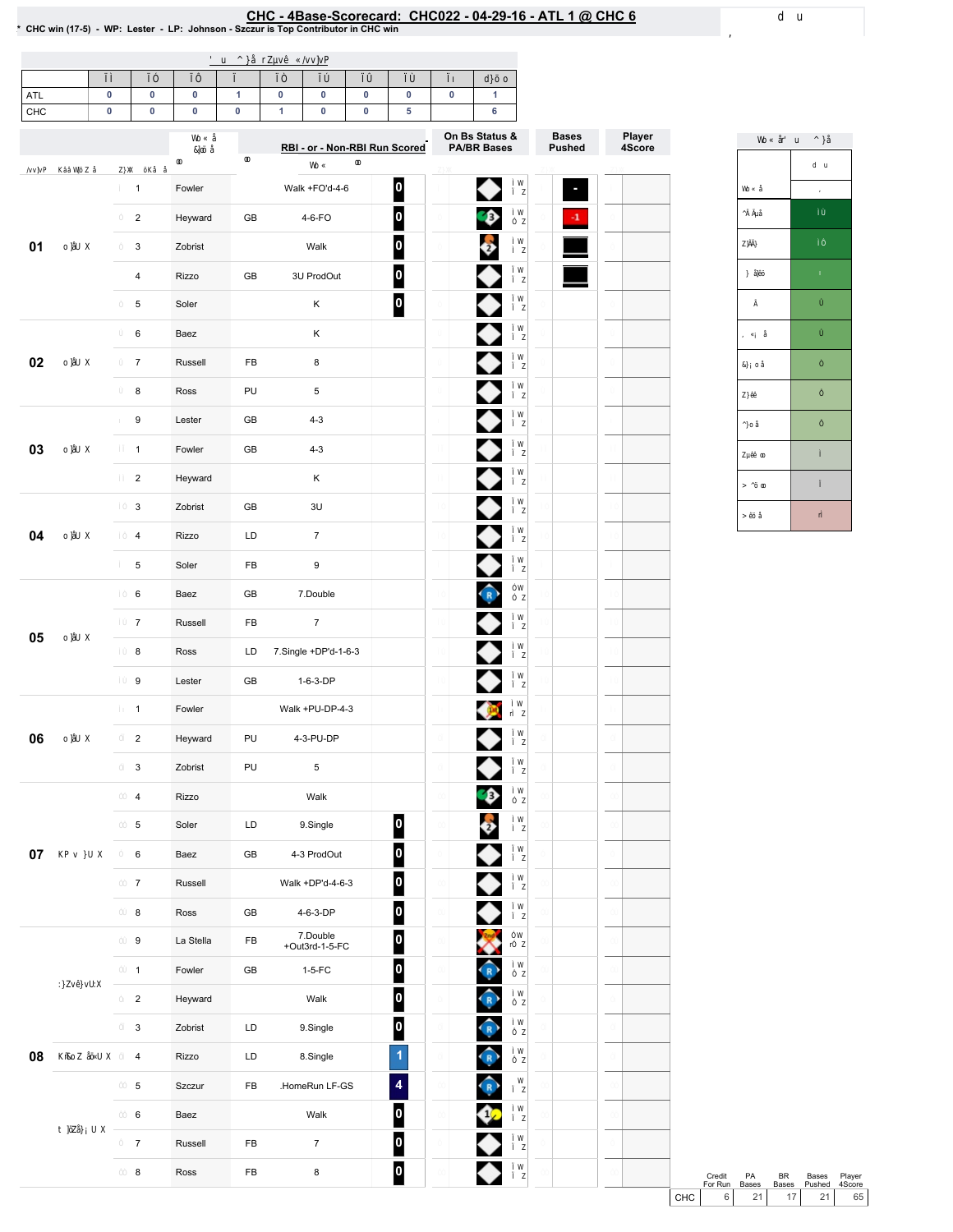

| ATL - 4BaseScore - Player 4Score by Batting Order<br>CHC022 - 04-29-16 - ATL 1 @ CHC 6<br>CHC win (17-5) - WP: Lester - LP: Johnson - Szczur is Top Contributor in CHC win |      |             |                  |                         |    |                |   |                |                |              |              |  |  |  |
|----------------------------------------------------------------------------------------------------------------------------------------------------------------------------|------|-------------|------------------|-------------------------|----|----------------|---|----------------|----------------|--------------|--------------|--|--|--|
|                                                                                                                                                                            |      |             | <b>Bat Order</b> |                         |    |                |   |                |                |              |              |  |  |  |
| Player                                                                                                                                                                     | Team | Position    | $\mathbf{1}$     | $\overline{\mathbf{2}}$ | 3  | $\overline{4}$ | 5 | 6              | $\overline{7}$ | 8            | 9            |  |  |  |
| Freeman                                                                                                                                                                    | ATL  | 1B          |                  |                         | 11 |                |   |                |                |              |              |  |  |  |
| Aybar                                                                                                                                                                      | ATL  | 2B          |                  |                         |    |                |   |                | 6              |              |              |  |  |  |
| Francoeur                                                                                                                                                                  | ATL  | LF          |                  |                         |    |                | 3 |                |                |              |              |  |  |  |
| <b>Flowers</b>                                                                                                                                                             | ATL  | $\mathbf C$ |                  |                         |    |                |   | $\overline{2}$ |                |              |              |  |  |  |
| Garcia                                                                                                                                                                     | ATL  | 3B          |                  |                         |    | $\overline{2}$ |   |                |                |              |              |  |  |  |
| <b>Markakis</b>                                                                                                                                                            | ATL  | <b>RF</b>   | $\overline{2}$   |                         |    |                |   |                |                |              |              |  |  |  |
| <b>Blair</b>                                                                                                                                                               | ATL  | P           |                  |                         |    |                |   |                |                |              | $\mathbf{0}$ |  |  |  |
| Castro                                                                                                                                                                     | ATL  | SS          |                  | $\mathbf{0}$            |    |                |   |                |                |              |              |  |  |  |
| Peterson                                                                                                                                                                   | ATL  | PH          |                  |                         |    |                |   |                |                |              | $\mathbf{0}$ |  |  |  |
| <b>Stubbs</b>                                                                                                                                                              | ATL  | CF          |                  |                         |    |                |   |                |                | $\mathbf{0}$ |              |  |  |  |

### Player Team Position Batting Order<br>Nbr Credit For Run PA Bases BR Bases Bases Pushed Player 4Score Appearances Productivity Rate Freeman ATL 1B 3 Aybar ATL 2B 7 Francoeur ATL LF 5 Flowers ATL C 6 Garcia ATL 3B 4 Markakis ATL RF 1 Blair ATL P 9 Castro ATL SS 2 Peterson ATL PH 9 Stubbs ATL CF 8 Totals 1 5 0 5 11 4 2.750 0 2 0 4 6 4 1.500 0 1 2 0 3 4 0.750 0 1 1 0 2 4 0.500 0 1 2 -1 2 4 0.500 0 1 1 0 2 4 0.500  $0$  0 0 0 0 0  $2$  0.000 0 1 -1 0 0 4 0.000  $0$  0 0 0 0 0 1 0.000 0 0 0 0 0 0 3 0.000 1 12 5 8 26 34 0.765 ATL - 4Score Box - Player Totals All<br>CHC win (17-5) - WP: Lester - LP: Johnson - Szczur is Top Contributor in CHC win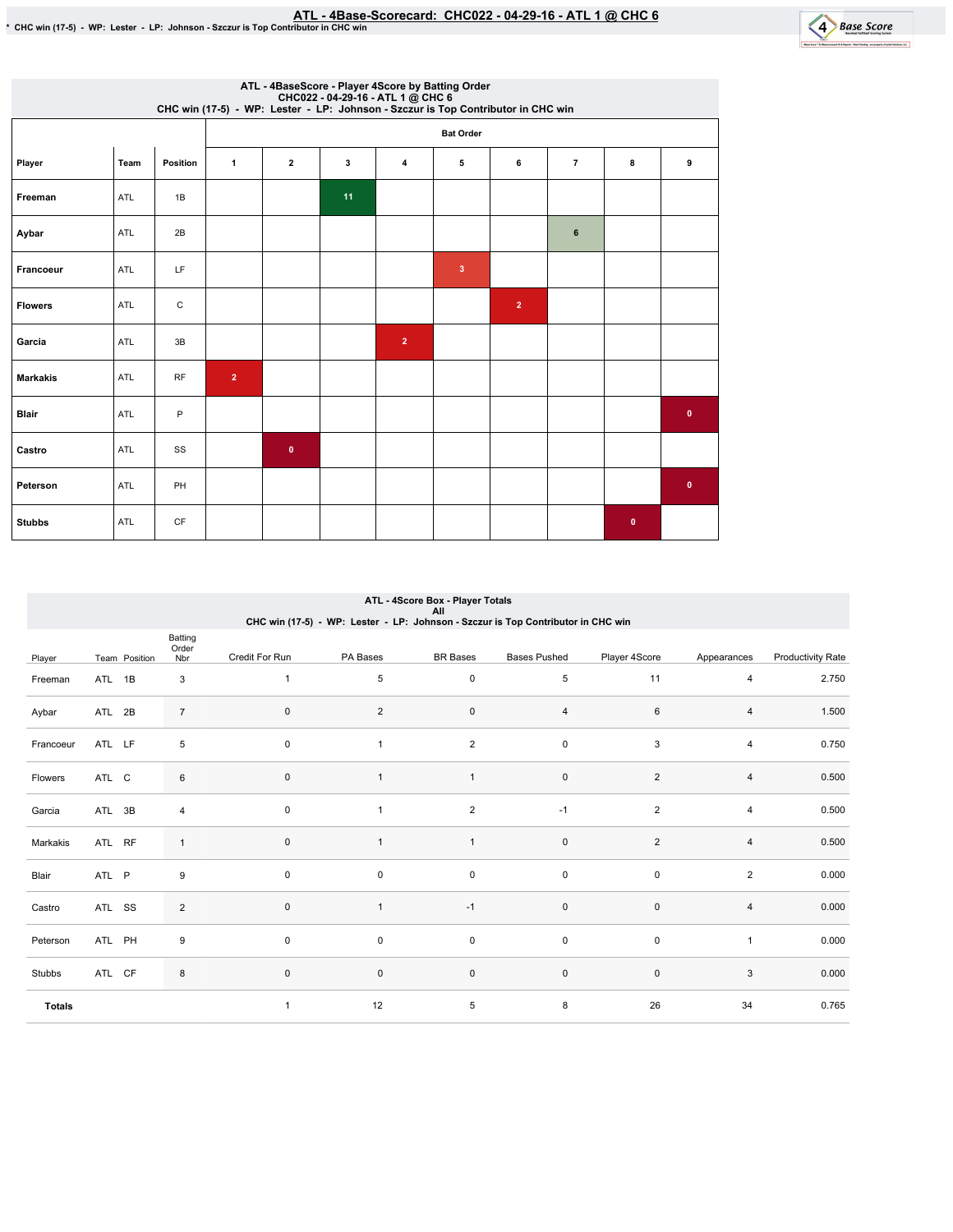

| CHC - 4BaseScore - Player 4Score by Batting Order<br>CHC022 - 04-29-16 - ATL 1 @ CHC 6<br>CHC win (17-5) - WP: Lester - LP: Johnson - Szczur is Top Contributor in CHC win |      |           |              |                         |                  |                |                         |                |                |              |           |  |  |  |
|----------------------------------------------------------------------------------------------------------------------------------------------------------------------------|------|-----------|--------------|-------------------------|------------------|----------------|-------------------------|----------------|----------------|--------------|-----------|--|--|--|
|                                                                                                                                                                            |      |           |              | <b>Bat Order</b>        |                  |                |                         |                |                |              |           |  |  |  |
| Player                                                                                                                                                                     | Team | Position  | $\mathbf{1}$ | $\overline{\mathbf{2}}$ | 3                | $\overline{4}$ | 5                       | 6              | $\overline{7}$ | 8            | 9         |  |  |  |
| <b>Szczur</b>                                                                                                                                                              | CHC  | LF-Dsub   |              |                         |                  |                | 18                      |                |                |              |           |  |  |  |
| <b>Rizzo</b>                                                                                                                                                               | CHC  | 1B        |              |                         |                  | 13             |                         |                |                |              |           |  |  |  |
| Zobrist                                                                                                                                                                    | CHC  | 2B        |              |                         | $\boldsymbol{9}$ |                |                         |                |                |              |           |  |  |  |
| Baez                                                                                                                                                                       | CHC  | 3B        |              |                         |                  |                |                         | $\overline{7}$ |                |              |           |  |  |  |
| Heyward                                                                                                                                                                    | CHC  | <b>RF</b> |              | $\overline{7}$          |                  |                |                         |                |                |              |           |  |  |  |
| Fowler                                                                                                                                                                     | CHC  | <b>CF</b> | 5            |                         |                  |                |                         |                |                |              |           |  |  |  |
| Ross                                                                                                                                                                       | CHC  | C         |              |                         |                  |                |                         |                |                | $\mathbf{3}$ |           |  |  |  |
| Soler                                                                                                                                                                      | CHC  | LF        |              |                         |                  |                | $\overline{\mathbf{3}}$ |                |                |              |           |  |  |  |
| <b>Russell</b>                                                                                                                                                             | CHC  | SS        |              |                         |                  |                |                         |                | $\mathbf{1}$   |              |           |  |  |  |
| La Stella                                                                                                                                                                  | CHC  | PH        |              |                         |                  |                |                         |                |                |              | $\pmb{0}$ |  |  |  |
| Lester                                                                                                                                                                     | CHC  | P         |              |                         |                  |                |                         |                |                |              | $-1$      |  |  |  |

|                                                                                  | CHC - 4Score Box - Player Totals<br>All |                         |                     |                         |                 |                     |                |                |                          |  |  |  |  |  |
|----------------------------------------------------------------------------------|-----------------------------------------|-------------------------|---------------------|-------------------------|-----------------|---------------------|----------------|----------------|--------------------------|--|--|--|--|--|
| CHC win (17-5) - WP: Lester - LP: Johnson - Szczur is Top Contributor in CHC win |                                         |                         |                     |                         |                 |                     |                |                |                          |  |  |  |  |  |
|                                                                                  |                                         | Batting<br>Order        |                     |                         |                 |                     |                |                |                          |  |  |  |  |  |
| Player                                                                           | Team Position                           | Nbr                     | Credit For Run      | PA Bases                | <b>BR</b> Bases | <b>Bases Pushed</b> | Player 4Score  | Appearances    | <b>Productivity Rate</b> |  |  |  |  |  |
| Szczur                                                                           | CHC LF-Dsub                             | 5                       | $\overline{4}$      | 4                       | $\mathbf 0$     | 10                  | 18             | $\mathbf{1}$   | 18.000                   |  |  |  |  |  |
| Rizzo                                                                            | CHC 1B                                  | 4                       | $\mathbf{1}$        | $\overline{\mathbf{c}}$ | $\,$ 5 $\,$     | 5                   | 13             | 4              | 3.250                    |  |  |  |  |  |
| Zobrist                                                                          | CHC 2B                                  | $\mathsf 3$             | $\mathbf 0$         | $\overline{2}$          | 4               | 3                   | 9              | 4              | 2.250                    |  |  |  |  |  |
| Baez                                                                             | CHC 3B                                  | 6                       | $\mathsf{O}\xspace$ | 3                       | $\sqrt{2}$      | $\sqrt{2}$          | $\overline{7}$ | 4              | 1.750                    |  |  |  |  |  |
| Heyward                                                                          | CHC RF                                  | $\overline{\mathbf{c}}$ | $\mathbf 0$         | 2                       | $\sqrt{5}$      | 0                   | $\overline{7}$ | $\overline{4}$ | 1.750                    |  |  |  |  |  |
| Fowler                                                                           | CHC CF                                  | $\mathbf{1}$            | $\pmb{0}$           | 3                       | $\sqrt{2}$      | $\pmb{0}$           | 5              | $\overline{4}$ | 1.250                    |  |  |  |  |  |
| Ross                                                                             | CHC C                                   | 8                       | $\mathbf{1}$        | $\mathbf{1}$            | $\mathsf 0$     | $\mathbf{1}$        | 3              | $\overline{4}$ | 0.750                    |  |  |  |  |  |
| Soler                                                                            | CHC LF                                  | 5                       | $\mathsf{O}\xspace$ | 1                       | $\mathbf{1}$    | $\mathbf{1}$        | $\sqrt{3}$     | 3              | 1.000                    |  |  |  |  |  |
| Russell                                                                          | CHC SS                                  | $\overline{7}$          | $\mathbf 0$         | $\mathbf{1}$            | $\mathbf 0$     | 0                   | $\overline{1}$ | $\overline{4}$ | 0.250                    |  |  |  |  |  |
| La Stella                                                                        | CHC PH                                  | 9                       | $\mathsf{O}\xspace$ | $\overline{c}$          | $-2$            | $\pmb{0}$           | $\pmb{0}$      | $\mathbf{1}$   | 0.000                    |  |  |  |  |  |
| Lester                                                                           | CHC P                                   | 9                       | $\mathbf 0$         | 0                       | $\mathsf 0$     | $-1$                | $-1$           | $\overline{2}$ | $-0.500$                 |  |  |  |  |  |
| <b>Totals</b>                                                                    |                                         |                         | 6                   | 21                      | 17              | 21                  | 65             | 35             | 1.857                    |  |  |  |  |  |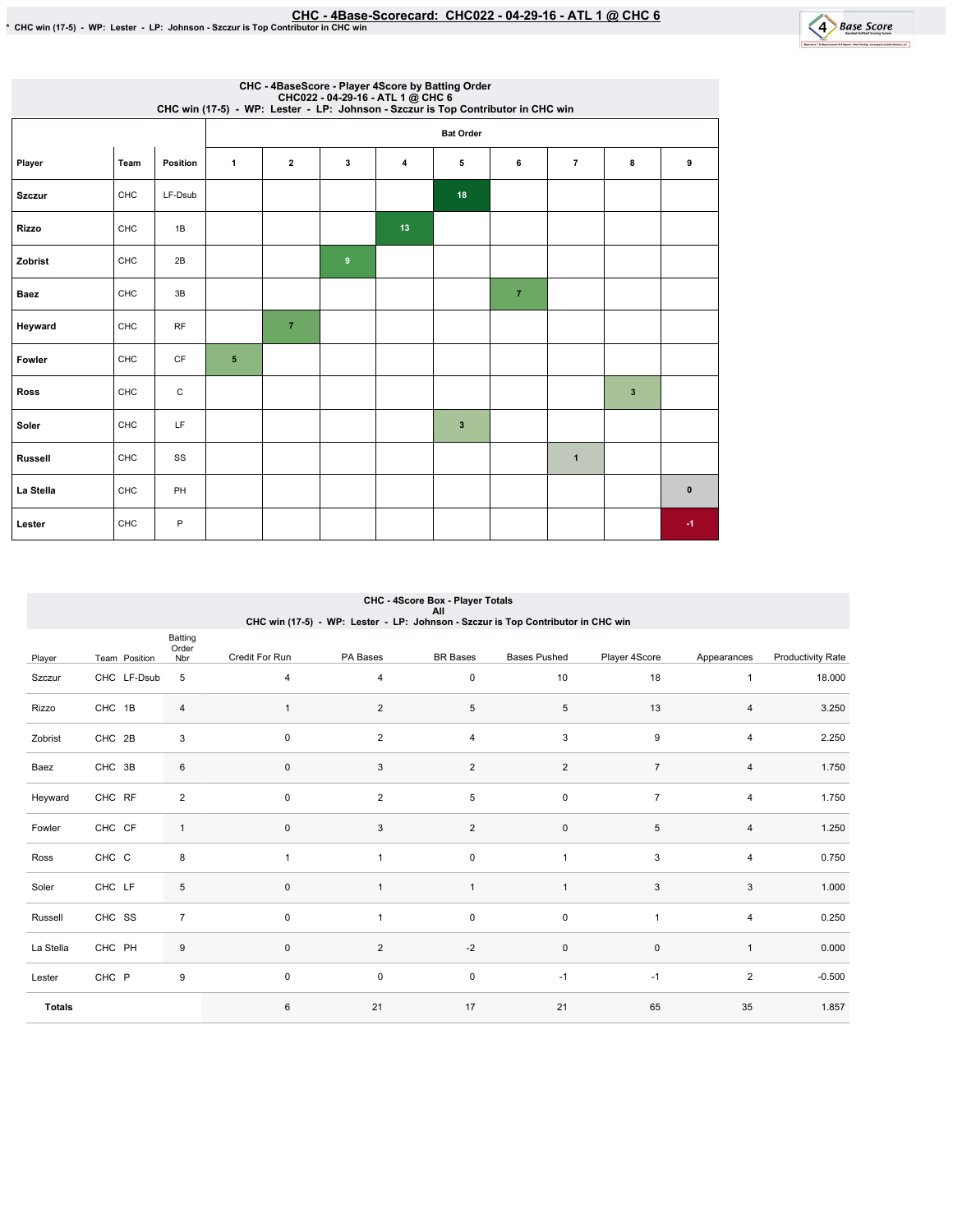#### \* CHC win (17-5) -WP: Lester - LP: Johnson - Szczur is Top Contributor in CHC win 4 Base Score Detail by Bat Order/Player Bat Order | Player | Inning | PlayText | LOBStatus Credit For Run PA Bases BR Bases Bases Pushed Player 4Score 0 0 0 0 0 0 01 K 0 0 0 0 0 0 03 5 1 Markakis 06 7.Single Left on 2nd 0 1 1 0 2 07 3U 0 0 0 0 0 0 **Player Totals**  $\begin{array}{ccc} \boxed{0} & 1 & 1 & \boxed{1} & \boxed{0} & \boxed{2} \end{array}$ 01 Walk+CS-2-6 0 1 -1 0 0 03 8 0 0 0 0 0 0 2 Castro 06 4 0 0 0 0 0 0 08 6-3 0 0 0 0 0 0 **Player Totals** 0 1 -1 0 0 0 0 0 0 0 0 01 K 04 .HomeRun RF 1 4 0 4 9 3 Freeman 06 7.Single +DP'd-3-6-1 0 1 0 1 2 0 0 0 0 0 0 08 K **Player Totals** 1  $\begin{array}{ccc} 1 & 5 & 0 & 5 & 11 \end{array}$ 02 | 8.Single | Left on 3rd 0 1 2 0 3 04 6-3 0 0 0 0 0 0 4 Garcia 06 3-6-1-DP 0 0 -1 -1 08 K 0 0 0 0 0 0 **Player Totals** 0 1 2 -1 2 0 0 0 0 0 0 02 6 04 K 0 0 0 0 0 0 5 Francoeur 07 8.Single +2ndWP Left on 3rd 0 1 2 0 3 0 0 0 0 0 0 09 9 **Player Totals**  $\boxed{0}$  1  $\boxed{2}$   $\boxed{0}$   $\boxed{3}$ 02 K 0 0 0 0 0 0 04 K 0 0 0 0 0 0 6 Flowers 07 | Walk Left on 2nd 0 1 1 0 2 0 0 0 0 0 0 09 K **Player Totals**  $\boxed{0}$  1  $\boxed{1}$   $\boxed{0}$  2 02 | 4.Single | Left on 1st 0 1 0 2 3 05 3-4 0 0 0 0 0 0 7 Aybar 07 | 1.Single | Left on 1st 0 1 0 2 3 09 3-1 0 0 0 0 0 0 **Player Totals** 0 2 0 4 6 02 K 0 0 0 0 0 0 05 K 0 0 0 0 0 0 8 Stubbs 0 0 0 0 0 0 07 K **Player Totals**  $\overline{0}$   $\overline{0}$   $\overline{0}$   $\overline{0}$   $\overline{0}$   $\overline{0}$   $\overline{0}$ 03 K 0 0 0 0 0 0 Blair 05 3U 0 0 0 0 0 0 9 **Player Totals**  $\overline{0}$   $\overline{0}$   $\overline{0}$   $\overline{0}$   $\overline{0}$   $\overline{0}$   $\overline{0}$ 07 K 0 0 0 0 0 0 Peterson **Player Totals**  $\overline{0}$   $\overline{0}$   $\overline{0}$   $\overline{0}$   $\overline{0}$   $\overline{0}$   $\overline{0}$ **Grand Total** 1  $\left| \frac{12}{2} \right|$  5  $\left| \frac{8}{26} \right|$  26

ATL - 4Base-Scorecard: CHC022 - 04-29-16 - ATL 1 @ CHC 6